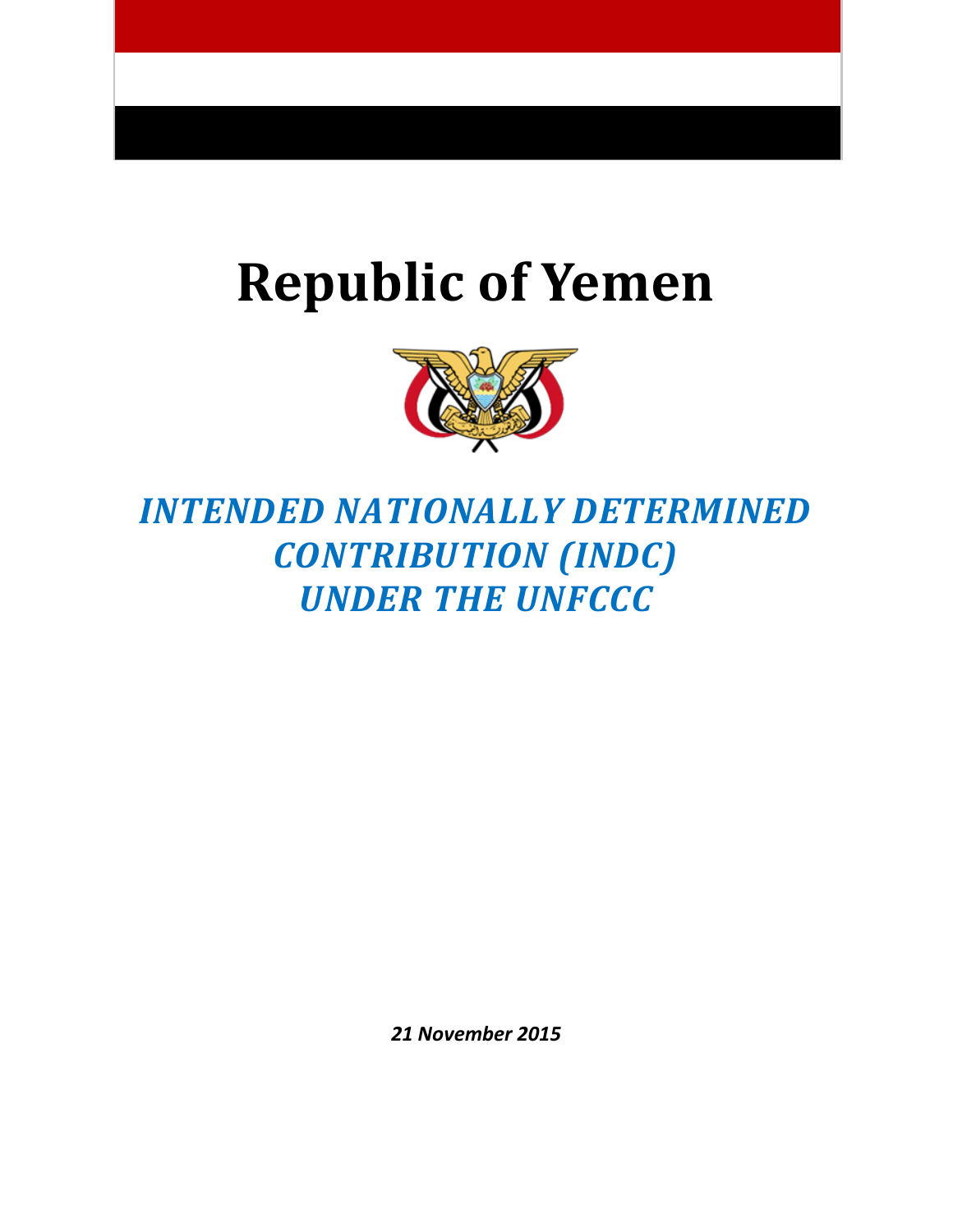#### **Executive Summary**

Yemen prepared its Intended Nationally Determined Contribution (INDC) document in very challenging situation in which the country faces precarious security situation, and political turmoil including ongoing armed-conflicts. In spite of the ongoing violent conflict and prevailing security challenges, Yemen's INDC document was drafted through a participatory process which involved consultations of key relevant stakeholders and technical agencies and based on available national climate change assessment and analysis.

The Yemen's INDC document has been prepared in accordance with decision 1/CP.20 (Lima call for climate action) which also drawn upon available national climate change reports and studies including the Second National Communication (SNC 2013), National Adaptation Programme of Action (NAPA 2008), and recent thematic technical assessments in 2015 including mitigation and adaptation. This document has also consulted, among others, key national and sectorial documents including the National Strategy for Renewable Energy and Energy Efficiency and the National Water Sector Strategy and Investment Program (NWSSIP-2009),. Adaptation to climate change across major vulnerable sectors including water, agriculture and coastal areas represents the central focus of this document which also requires international collaboration including financial support, and capacity building to assist in addressing climate induced vulnerabilities to build resilience. Nevertheless, the INDC document provides a vision of collaboration with international community including potential conditional and unconditional mitigation trajectories to reduce GHG emissions relative to business- as- usual (BAU) scenario contingent on international support.

The latest GHG inventory in Yemen is available for the year of 2000 which reveals total GHG emissions of about 24.2Mt of Carbon Dioxide- Equivalent (Mt CO2-eq). Also GHG baseline and mitigation scenarios are available up to the year 2025 which had been projected using the Long range Energy Alternatives Planning System (LEAP) modeling. In addition, projections until the year 2030 have been estimated based on two factors including: First, the average GHG emission growth rate of about 2 percent per year for the baseline scenario; Second, the mitigation potential of about 14 percent below emission projections of the baseline scenario over 15 years timeframe. In General, Yemen is a Least Developed Country (LDC), and its GHG emissions nearly negligible accounting for about 0.1 percent of the aggregate world total. Also Yemen has low GHG emission per capita of approximately 0.92 t CO2-eq in 2011 and ranks at the lowest levels relative to the world average which had already reached 7 t CO2-eq per capita in 2010.

This INDC document **proposes 14 percent GHG emission reduction target by 2030 below BAU** which represents an estimated total cumulative GHG reduction of about **35** MtCO2-eq from 2020 through 2030**;** this includes **1 percent unconditional target and 13 percent conditional target**. This document also provides an **overview of provisional adaptation and mitigation needs which require international support** as specified in Lima Accord recognizing the special circumstances of LDCs. However, due to the current situation in Yemen, further studies will be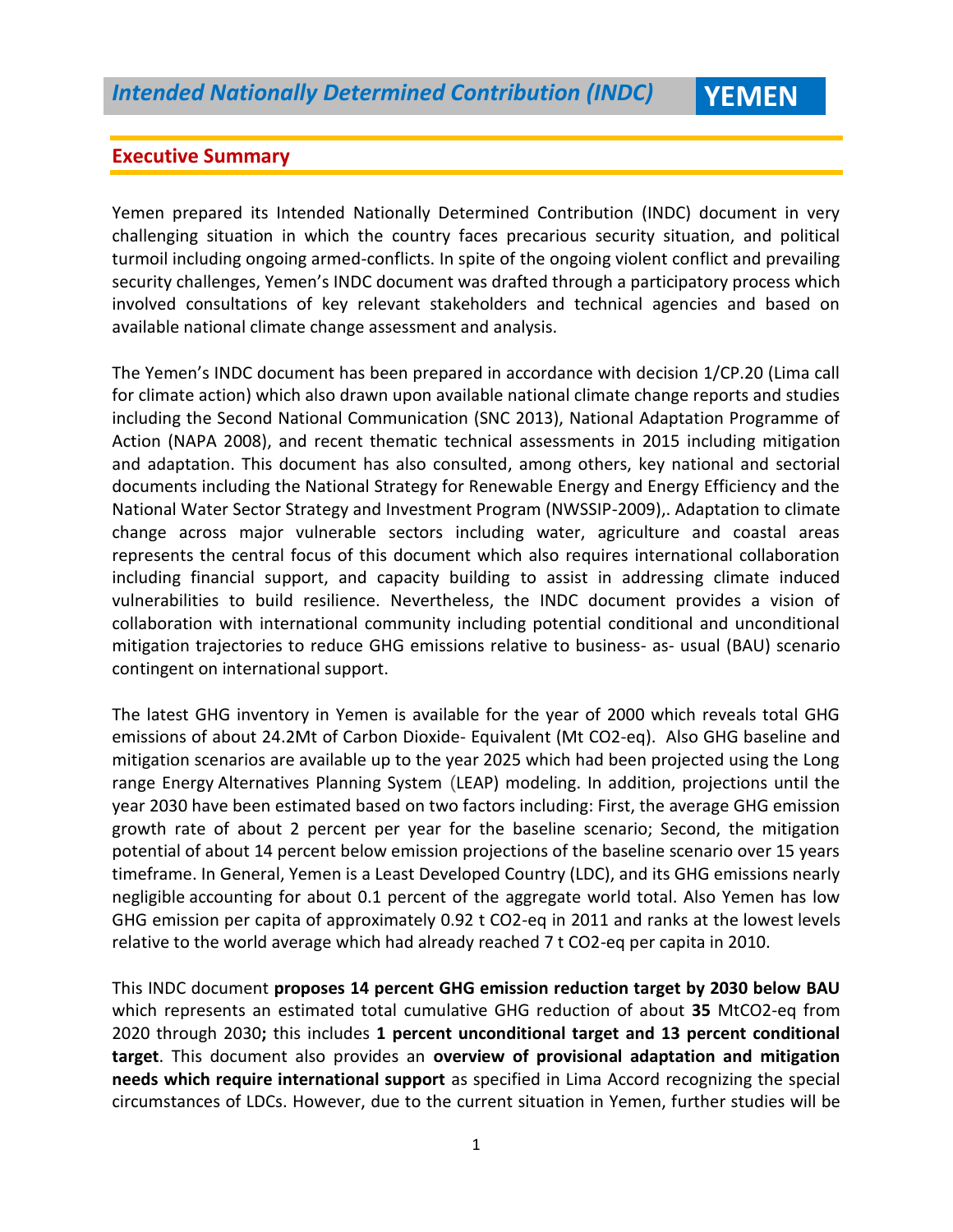conducted in the future to determine the projected loss and damage of climate induced disaster risks scenarios as well as various adaptation and mitigation measures which require international support to accelerate the implementation of Yemen's INDC.

#### **1. National Circumstances**

Yemen is an arid Middle Eastern country, located at the southern end of the Arabian Peninsula. Yemen is one of the poorest countries in the Arab region facing multiple challenges and crisis. The daunting political and socio-economic challenges adversely minimized human development and economic stability. Increasing poverty rates, lack of employment opportunities, inequalities, lack of justice, political participation and competition over scarce natural resources, especially water, have been among the key triggers for the social and political unrest that erupted in 2011. The humanitarian and livelihoods conditions witnessed a declining trend in the last decade, especially during the transitional period following the socio-political unrest. Since then, the economy could not recover to the pre-crisis level and the country slipped into recession achieving negative economic growth. Failure to achieve peaceful transfer of power brokered by the Gulf Cooperation Council (GCC) deal during the transition period spiraled into a full-scale war and armed-conflict covering the majority of the country.

Within a few months the humanitarian conditions further declined rapidly reaching to Level 3 (complex and severe humanitarian conditions) making over 80 percent in need for humanitarian assistance. The remarkable resilience of the Yemeni people that withstood decades of underdevelopment has overstretched beyond its remaining coping mechanisms, plunging the majority of the people into vulnerability, poverty and insecurity in an unprecedented scale of humanitarian disaster. The 2015 full-scale war has destroyed the economy across the different sectors. Basic services largely collapsed throughout much of the country. Throughout most of the country, supplies of food, fuel and medicines are dangerously low or not available.

In general, the economy of the country is dominated by the oil sector, which accounts for 27 percent of the Gross Domestic Product (GDP), 50 percent of national budget revenue and 70 percent of exports. Its population growth rate of 3 percent is one of the highest in the world and outpaces its economic growth rate. Nearly half the population is below 18 years of age and three-fourth of the population lives in rural area. Unemployment among 15 - 24 age groups is 53.7 percent of the labor force. Poverty ratio increased from 34.8 percent in 2006 to 54.4 percent in 2011. Consequently, more than half of the population is living with less than \$2 a day and most of the disproportionately affected poor groups include women, children, small scale framers and sharecroppers, landless labor, nomadic herders and artisanal fishermen who are spread over 133,000 small rural settlements. Nearly 10.6 million or 41 percent of the population are food insecure, of which 5 million (19 percent) and 5.6 (22 percent) million are moderately and severely food insecure, respectively. Furthermore, Yemen ranks lowest on the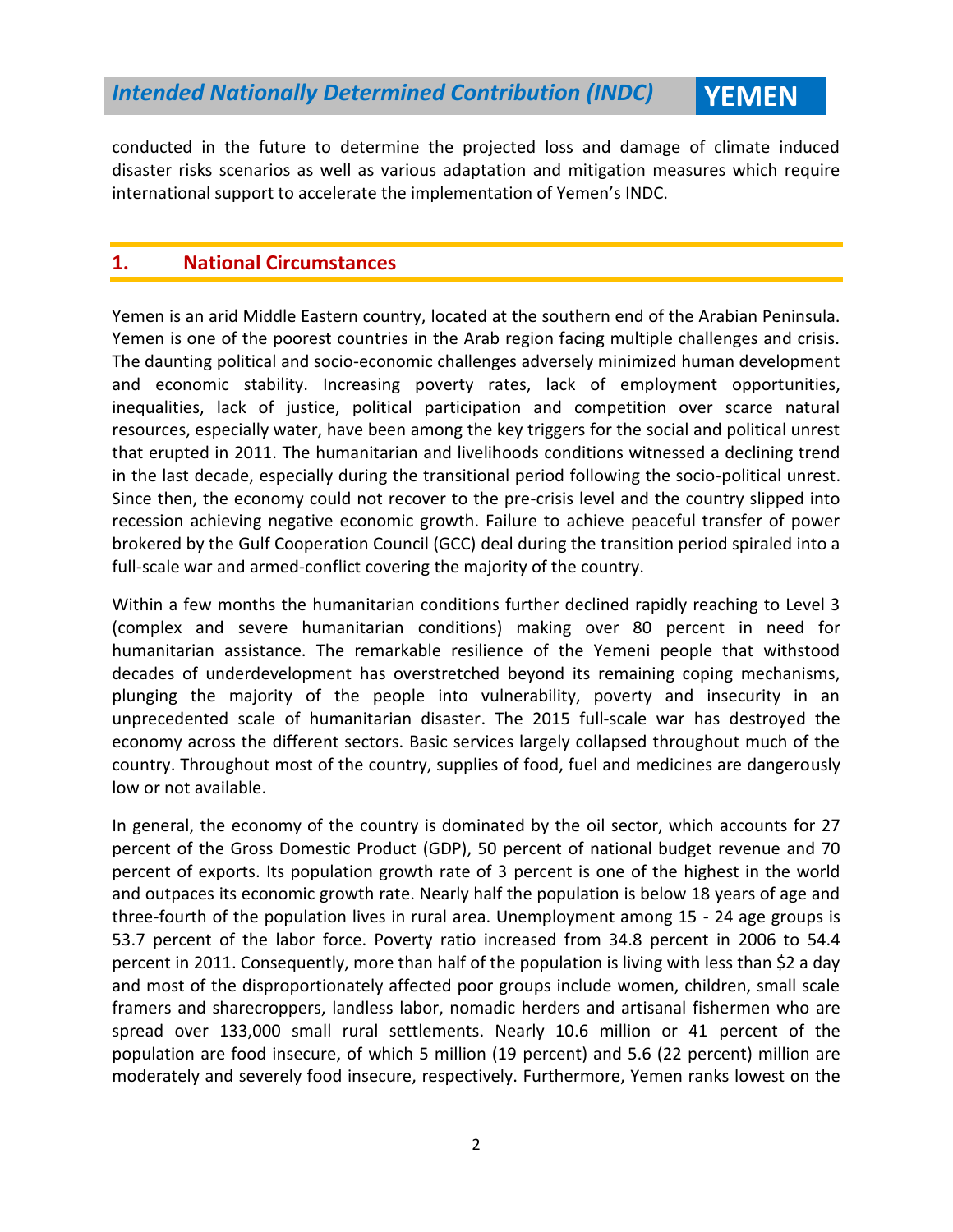Global Gender Equality Index (GGEI). Social development indicators, such as children malnutrition, maternal mortality, and educational attainment remain discouraging.

Furthermore, water and land resources are already under chronic scarcity, and there are already a profound water and energy crises in the Yemen. The current political and security situation is expected to weaken the already ineffective governance capacities of institutions especially at the local community levels where the majority of the poor and extremely vulnerable dwellers live. With no resilience building support, the poor are expected to see greater levels of livelihood vulnerabilities particularly massive risks of deteriorating delivery of basic social services including water and energy. Environmental degradation of scarce natural resources especially water, and land compounded by climate change are among are among the key challenges the vulnerable dwellers will face in Yemen.

Agriculture, which sustains the rural poor, employs more than 50 percent of the total labor force of 6.6 million in 2009, but contributes by only 9.7 percent to the GDP while uses around 85 percent of its available water resources. Current projections on climate indicate that rising temperatures and frequent droughts will increase the incidences of land degradation and desertification. In addition, the water sector already faces formidable challenges, and water table is declining on average by about 2-7 meters annually due to groundwater overexploitation. The increasingly growing water crisis in Yemen will have severe socio-economic and environmental consequences including, decreased agriculture productivity, reduced food security, increased conflict over resources, accelerated land degradation, and increased livelihood vulnerability.

Yemen's coastal communities and their livelihoods are currently threatened by coastal erosion and flooding of low-lying areas. Under conditions of sea level rise, these communities could face damage to assets and property, constraints on water supply and quality, as well as loss in agricultural yields. Shore coral reefs, already prone to damage by the intense wave activity of storms in the Red Sea and Gulf of Aden, may see an increase in intense wave activity and plausibly more frequent and severe storms which have drastic loss and damage costs. Cyclone Chapala is an example of climate induced disaster risks scenarios which Yemen is projected to face more frequently over the coming decades where international support will be required to help the country manage and reduce potential loss and damages involved besides building the necessary mechanisms for long-term and sustainable recovery processes.

Given the country's high levels of food import dependency, food insecurity and poverty, both global and local climate change impacts are likely to significantly influence its future development and food security. Accordingly, adaptation in the agricultural, water and coast sectors will have a substantial impact on economic growth and livelihoods. Under the current political and security situation in Yemen, poverty is expanding, and food insecurity is worsening. Increases of poverty add additional mounting pressures on the already degrading natural resources upon which the livelihoods of the most vulnerable communities and excluded groups rely. The vulnerability of the poor is further exacerbated under the looming impacts of climate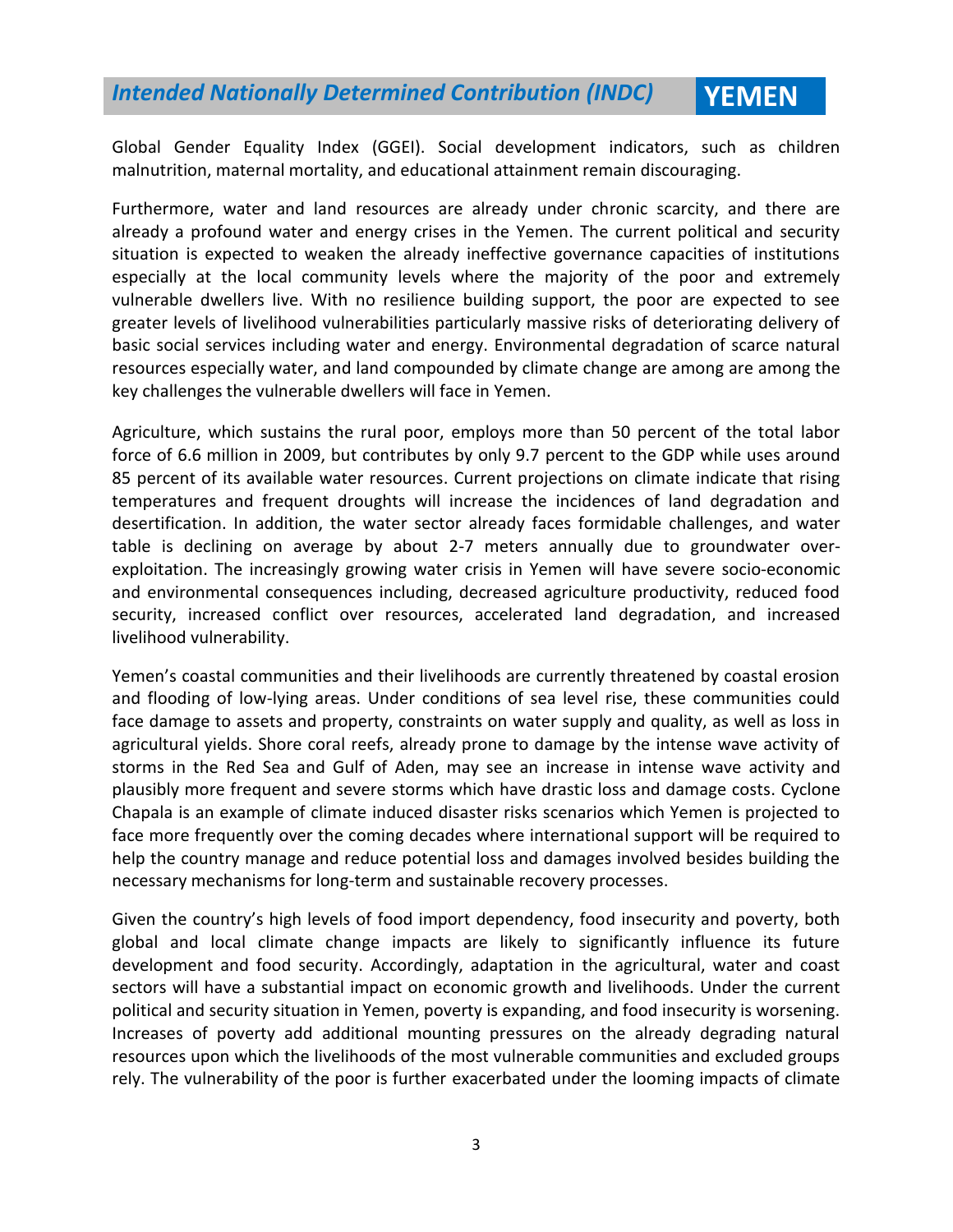change and expanding ecological scarcities in such a way that is not only endangering the livelihood sustainability, but also triggering further social tensions and resources conflicts.

Yemen is not contributing a lot into the anthropogenic GHG emissions, but still highly vulnerable to climate change-related impacts. The largest share of the total anthropogenic  $CO<sub>2</sub>$ emissions in Yemen is produced in the energy sector, which is expected to dominate until 2030, followed by the agricultural, waste and industrial sectors. Consequently, mitigation measures in the energy sector represent the key opportunity for Yemen to proceed towards a low emission sustainable development.

Yemen has been party to the UN Framework Convention on Climate Change (UNFCCC) since 1996, and to the Kyoto Protocol since 2008 as non–Annex I Party. The Environmental Protection Authority (EPA) is the national focal point for the implementation of the UNFCCC Convention and Kyoto protocol. EPA played a leading role in coordinating the INDC preparations. In this context, Yemen intends to contribute to global efforts to limit greenhouse gas emissions growth contingent on support by the international community.

#### **2. Yemen Mitigation Contributions**

| <b>Unconditional</b><br>targets | A 1 percent reduction in GHG emissions by 2030 compared to a business<br>as usual (BAU) scenario*                                                                                                                                                                                                                                                                                             |  |  |  |  |  |  |
|---------------------------------|-----------------------------------------------------------------------------------------------------------------------------------------------------------------------------------------------------------------------------------------------------------------------------------------------------------------------------------------------------------------------------------------------|--|--|--|--|--|--|
| <b>Conditional targets</b>      | An additional 13 % reduction achievable under certain conditions, which<br>would bring the total GHG reduction to 14 percent below BAU emission<br>levels by 2030 **                                                                                                                                                                                                                          |  |  |  |  |  |  |
| <b>Financial needs</b>          | Yemen's conditional target is conditional upon:<br>Access to new sources of finance and enhanced support,<br>$\bullet$<br>compared to that received over the past years, to be mobilized<br>through new climate finance mechanisms, such as the Green<br>Climate Fund<br>• Detailed cost estimation of required financial support will be<br>updated in light of future circumstances by 2020 |  |  |  |  |  |  |

#### **Table (1) Overview of Mitigation Targets**

*\*Unconditional mitigation scenario:* It includes the mitigation measures which Yemen can implement without international support*.*

*\*\*Note: Data given in the table above are subject to changes and update and Yemen has the right to make necessary changes relating to the baseline and mitigation scenarios in light of any up-to-date data by 2020.*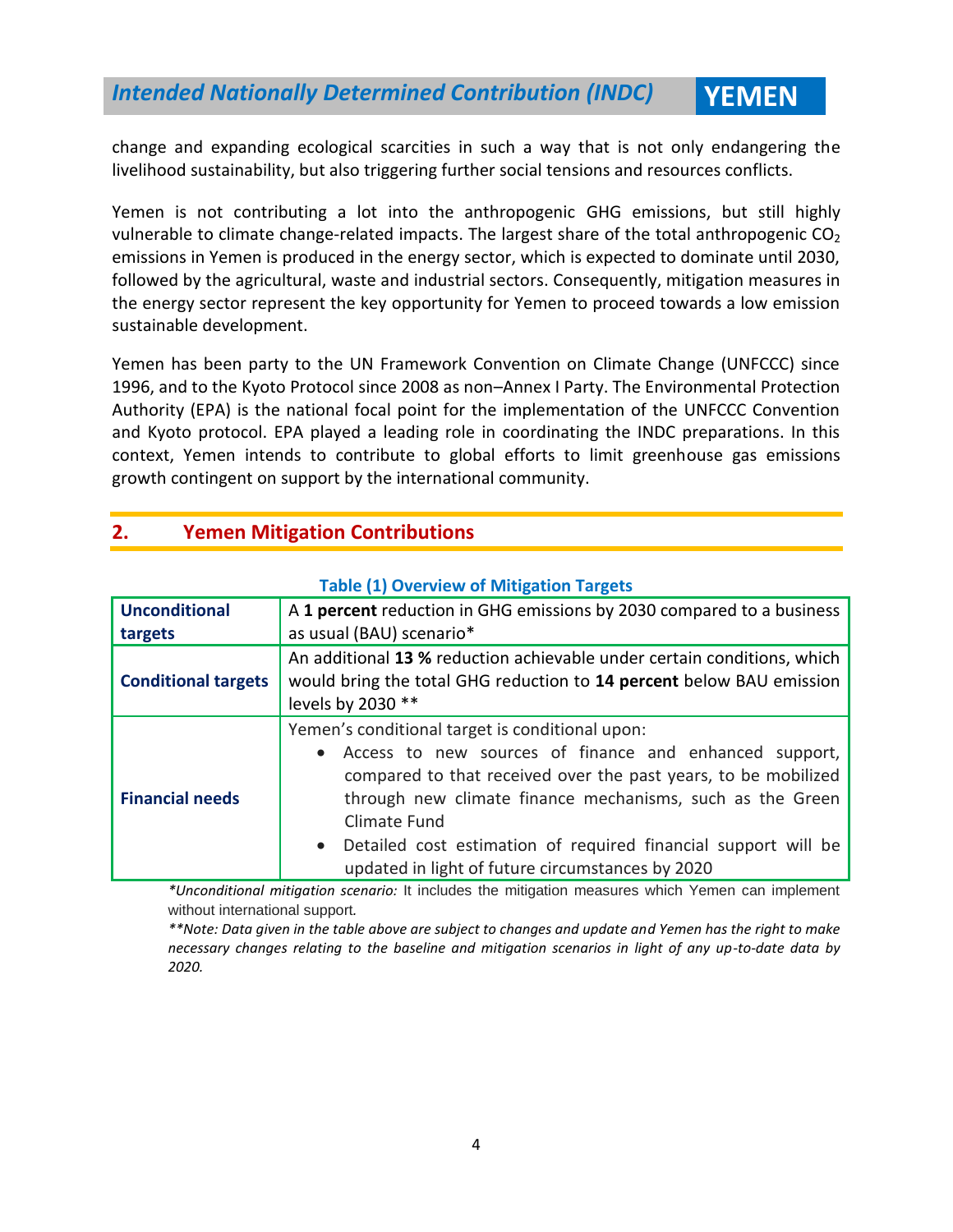



#### **Table (2) Summary of Assumptions and Methodologies**

| <b>Type of</b>                       | Emission reductions from projected emissions for the year 2030, according                                                                                                                                                                                                                                                                                                            |
|--------------------------------------|--------------------------------------------------------------------------------------------------------------------------------------------------------------------------------------------------------------------------------------------------------------------------------------------------------------------------------------------------------------------------------------|
| mitigation                           | to a BAU scenario                                                                                                                                                                                                                                                                                                                                                                    |
| target                               |                                                                                                                                                                                                                                                                                                                                                                                      |
| <b>Target economic</b><br>sectors    | Energy: Energy production and Energy demand (households, transport,<br>industry, services, agriculture and fisheries)<br>Agriculture: Cropping systems, Land-use for agriculture and forestry and<br>Solar PV water pumping systems for irrigation<br><b>Wastes: Solid wastes and Wastewater</b>                                                                                     |
| <b>Target</b><br>greenhouse<br>gases | The contribution of the Yemen is based on estimated carbon dioxide ( $CO2$ ),<br>methane (CH <sub>4</sub> ) and nitrous oxide (N <sub>2</sub> O) emissions.<br>Fluorinated and sulfur hexafluoride (SF <sub>6</sub> ) gases are not covered; they are<br>rarely used in Yemen and their emissions are negligible as the products<br>containing these gases are not produced in Yemen |
| <b>Baseline</b><br>scenario (BUA)    | GHG emission projection for 2030, starting in 2020. Accordingly,<br>projections do not take into account the mitigation measures and actions<br>implemented from 2015 in the business-as-usual scenarios                                                                                                                                                                             |
| <b>Mitigation</b><br>scenario        | GHG emission projections for 2030, starting in 2020. The unconditional<br>mitigation scenario is based on the implementation of the already<br>scheduled or in-progress projects, all of whose funding has been defined,<br>while the conditional scenario assumes the implementation of additional<br>actions over the period 2016 - 2030                                           |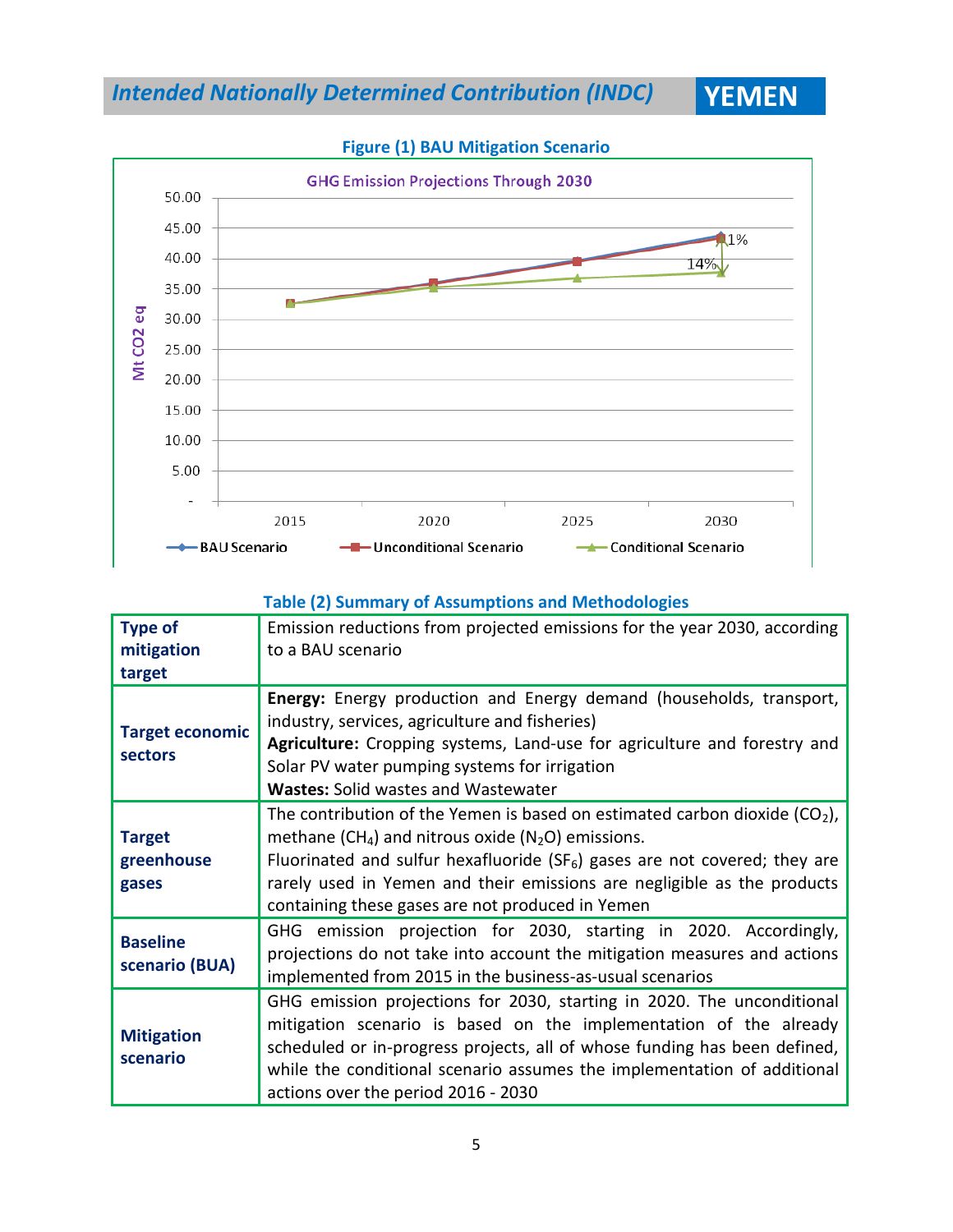| <b>Global Warming</b><br><b>Potential (GWP)</b>          | The GWP values used were those identified by the Intergovernmental<br>Panel on Climate Change (IPCC) for the preparation of national emissions<br>inventories in accordance with UNFCCC Decision 17/CP.8., for the<br>preparation of national emissions inventories: GWP CO2 = 1 (by<br>convention), GWP CH4 = 21 and GWP N2O = $310$                                                                                                                                                                                                                                                                                                                                                                          |
|----------------------------------------------------------|----------------------------------------------------------------------------------------------------------------------------------------------------------------------------------------------------------------------------------------------------------------------------------------------------------------------------------------------------------------------------------------------------------------------------------------------------------------------------------------------------------------------------------------------------------------------------------------------------------------------------------------------------------------------------------------------------------------|
| <b>Methodology</b><br>for estimating<br><b>Emissions</b> | GHG baseline and mitigation scenarios are available up to the year 2025<br>which were projected using LEAP modeling. In addition, projections until<br>the year 2030 have been estimated based on two factors including: First,<br>the average GHG emission growth rate of about 2 percent per year for the<br>baseline scenario; Second, the mitigation potential of about 14 percent<br>below emission projections of the baseline scenario over 15 years<br>timeframe. In this regard, considering that this report was built on old and<br>poor data, under an exceptional situation, Yemen reserves the right to<br>update its INDC according to the availability of new effective data and<br>conditions |

#### **Table (3) Summary of Key Mitigation Data**

|                                                                      |       | <b>Years</b> | <b>Total (2010-</b> |       |        |
|----------------------------------------------------------------------|-------|--------------|---------------------|-------|--------|
|                                                                      | 2010  | 2020         | 2025                | 2030  | 2030)  |
| <b>Emissions- BAU (Mt Carbon Dioxide</b><br>equivalent)              | 24.18 | 35.94        | 39.68               | 43.81 | 437.30 |
| <b>Emissions Unconditional Scenario (Mt</b><br>CO <sub>2</sub> eq    | 24.18 | 35.90        | 39.50               | 43.35 | 434.97 |
| <b>Emissions Conditional Scenario (Mt CO2eq)</b>                     | 24.18 | 35.25        | 36.74               | 37.67 | 402.33 |
| <b>Expected Emission Reduction- Unconditional</b><br><b>Scenario</b> | 0.00  | 0.04         | 0.18                | 0.46  | 2.33   |
| <b>Expected Emission Reduction- Conditional</b><br><b>Scenario</b>   | 0.00  | 0.68         | 2.94                | 6.13  | 34.97  |

#### **2.1 Unconditional Mitigation Measures**

Unconditional mitigation measures are scheduled or in-progress projects, all of whose funding has been defined including those under implementation. Some mitigation measures under implementation are summarized in table (4).

| <b>Table (4) Mitigation Measures under Implementation</b> |  |  |  |
|-----------------------------------------------------------|--|--|--|
|-----------------------------------------------------------|--|--|--|

| <b>Sector</b> | <b>Measures</b>                                                        |  |  |  |  |  |  |  |  |  |
|---------------|------------------------------------------------------------------------|--|--|--|--|--|--|--|--|--|
| <b>Energy</b> | 1. Mocha Wind farm Project, 2014-2019, (MUS\$ 144.00) - Government     |  |  |  |  |  |  |  |  |  |
|               | funding: (US\$ 19 Million)                                             |  |  |  |  |  |  |  |  |  |
|               | 2. Rural Energy Access Project, 2009-2017, (MUS\$ 121.40) - Government |  |  |  |  |  |  |  |  |  |
|               | funding: (US\$ 12.20 Million)                                          |  |  |  |  |  |  |  |  |  |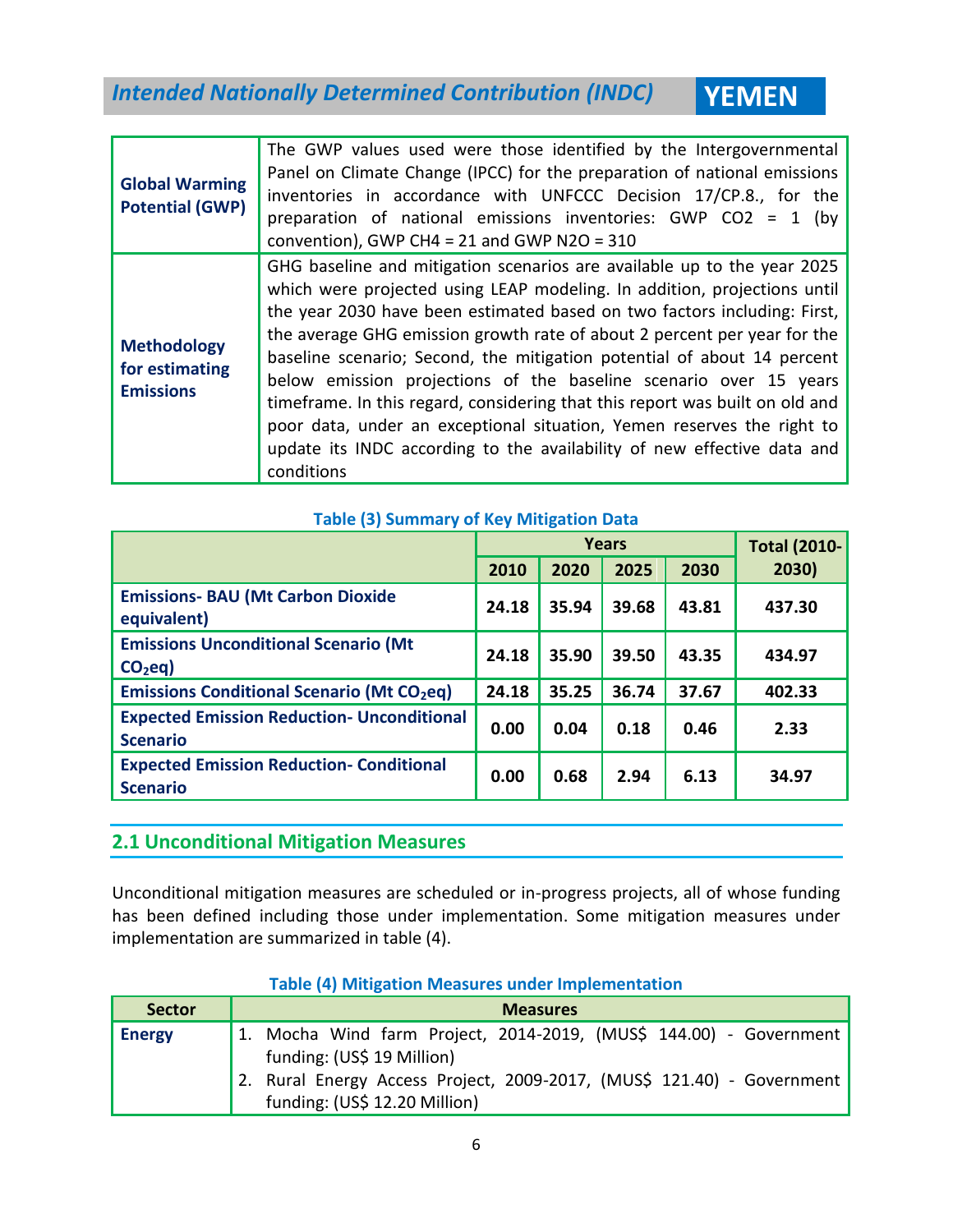3. Marib Gas Turbine Power Station 400 MW- phase 2 (Total Cost = US\$ 400 Million) - Government funding: (US\$ 49 Million\$) 4. The Expansion of Solar Power Technology in Yemen (US\$ 50 Million) The project is being implemented nationally, with a particular focus on piloting solar technologies in government buildings, schools, hospitals and the agricultural sector (solar water pumping).

#### **2.2 Conditional Mitigation Measures**

The proposed conditional measures to reduce GHG emissions are summarized in Tables (5).

| Sector/Sub-<br>sector | <b>Mitigation Measures</b>                                                                                                         |  |  |  |  |  |  |  |  |
|-----------------------|------------------------------------------------------------------------------------------------------------------------------------|--|--|--|--|--|--|--|--|
| <b>Energy -</b>       | Efficient power generation, transmission and distribution. (15 percent                                                             |  |  |  |  |  |  |  |  |
| <b>Power</b>          | increase in energy efficiency in the power sector until 2025)                                                                      |  |  |  |  |  |  |  |  |
| <b>Generation</b>     | Switch to efficient power generation for new generation capacities that are                                                        |  |  |  |  |  |  |  |  |
|                       | to be installed, these include:                                                                                                    |  |  |  |  |  |  |  |  |
|                       | Combined-cycle gas turbine (CCGT) plants with overall efficiencies                                                                 |  |  |  |  |  |  |  |  |
|                       | approaching to 60 percent for central (interconnected) power supply                                                                |  |  |  |  |  |  |  |  |
|                       | Combined heat and power (CHP) generation systems with overall<br>$\overline{\phantom{0}}$                                          |  |  |  |  |  |  |  |  |
|                       | efficiencies of more than 80 percent appropriate for decentralized power                                                           |  |  |  |  |  |  |  |  |
|                       | supply for rural electrification, in industrial, commercial and residential                                                        |  |  |  |  |  |  |  |  |
|                       | sectors                                                                                                                            |  |  |  |  |  |  |  |  |
|                       | a) Promoting the use of renewable energy sources for electricity                                                                   |  |  |  |  |  |  |  |  |
|                       | generation.                                                                                                                        |  |  |  |  |  |  |  |  |
|                       | Off-grid electrification (electrification of individual rural Households-HH):<br>$\overline{\phantom{0}}$                          |  |  |  |  |  |  |  |  |
|                       | 110.000 rural HH (45 percent of identified market potential) to be                                                                 |  |  |  |  |  |  |  |  |
|                       | electrified Solar Home Systems until 2025 (installed capacity around 5.5                                                           |  |  |  |  |  |  |  |  |
|                       | MWD)                                                                                                                               |  |  |  |  |  |  |  |  |
|                       | Rural electrification based on renewable energy (photovoltaic (PV)                                                                 |  |  |  |  |  |  |  |  |
|                       | systems, solar home systems (SHS), wind energy converters, where<br>feasible, and biomass, both in stand-alone and hybrid schemes) |  |  |  |  |  |  |  |  |
|                       | Large-scale power generation from renewable energy sources (grid-<br>÷                                                             |  |  |  |  |  |  |  |  |
|                       | connected), including solar thermal power plants, solar PV plants, and                                                             |  |  |  |  |  |  |  |  |
|                       | wind farms including:                                                                                                              |  |  |  |  |  |  |  |  |
|                       | Grid electricity (large scale electricity generation): 15 percent of<br>ш                                                          |  |  |  |  |  |  |  |  |
|                       | generation mix in 2025 (2600 GWh). This translates into an overall                                                                 |  |  |  |  |  |  |  |  |
|                       | installed capacity in 2025 of:                                                                                                     |  |  |  |  |  |  |  |  |
|                       | 400 MW from wind farms                                                                                                             |  |  |  |  |  |  |  |  |
|                       | 160 MW from geothermal power stations                                                                                              |  |  |  |  |  |  |  |  |
|                       | 6 MW from power stations using landfill gas                                                                                        |  |  |  |  |  |  |  |  |

#### **Table (5) Conditional Mitigation Measures**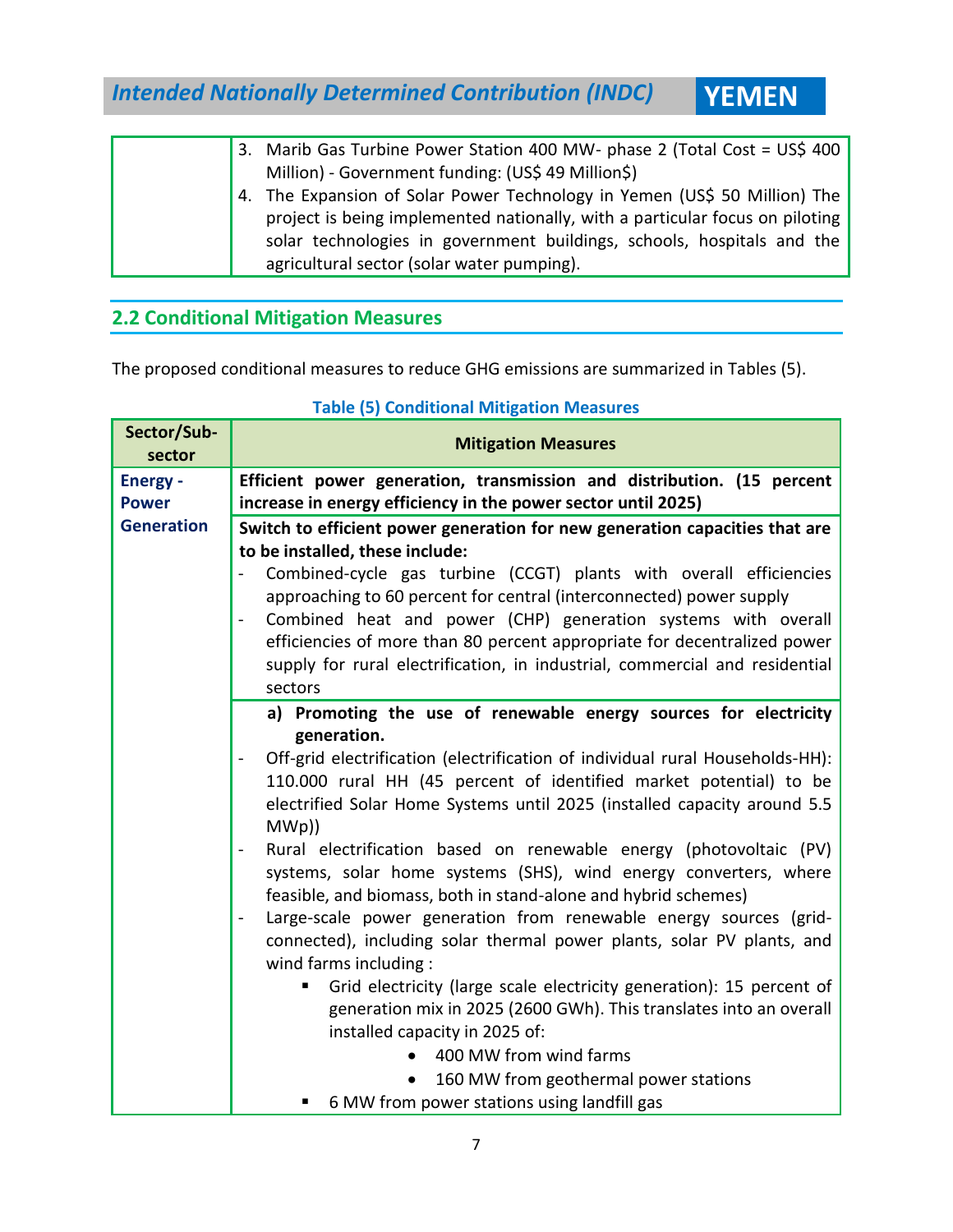| <b>Fuel</b><br>switching to                                    | Promoting the wide use of natural gas for power generation, industry and<br>other economic sectors                                                                                                                                                                                                                                                                                                                                                                 |
|----------------------------------------------------------------|--------------------------------------------------------------------------------------------------------------------------------------------------------------------------------------------------------------------------------------------------------------------------------------------------------------------------------------------------------------------------------------------------------------------------------------------------------------------|
| natural gas.<br><b>Residential</b><br>and<br><b>Commercial</b> | Launch energy-efficiency programs through establishing energy efficiency<br>standards, energy use regulations and labeling and public awareness.<br>Promote active use of solar energy through use of solar water heaters<br>instead of electric water heaters and use of solar-driven air-conditioning<br>and solar refrigeration. (Solar Water Heaters: 40 percent of market<br>potential in 2025 (200,000 units) representing a saving potential of 457<br>GWh) |
| <b>Transport</b>                                               | Improving energy use efficiency in transportation sector.<br>$\qquad \qquad \blacksquare$                                                                                                                                                                                                                                                                                                                                                                          |
| <b>Industrial</b>                                              | Introduction of renewable energy sources in the industrial energy supplies<br>$\blacksquare$<br>concepts (solar water heaters, solar based process heat/steam,<br>photovoltaic and wind systems)                                                                                                                                                                                                                                                                   |
| <b>Agriculture</b>                                             | Introduction of solar photovoltaic (PV) water pumping systems for<br>$\blacksquare$<br>irrigation<br>Proper land management to reduce methane from soil                                                                                                                                                                                                                                                                                                            |
| <b>Water</b>                                                   | Methane captures from wastewater treatment plants<br>$\blacksquare$<br>Encouraging and expanding renewable energy-based water desalination                                                                                                                                                                                                                                                                                                                         |
| <b>Wastes</b>                                                  | Landfill gas capturing for flaring or using for power generation                                                                                                                                                                                                                                                                                                                                                                                                   |

#### **2.3 Fairness and Ambition**

Yemen, as a Least Developed Country (LDC) whose emissions are less than 0.1 percent of global emissions, is not contributing a lot into the anthropogenic GHG emissions (0.92 Metric Tons per capita in 2011) but stands highly vulnerable to climate change-related impacts because of its fragile socioeconomic development and inadequate adaptive capacity. However, Yemen recognizes that in order to meet the 2 degree objective all countries will need to undertake mitigation. In view of that, Yemen's approach focuses on avoiding an increase of emissions per capita beyond this level, while pursuing its development goals.

In addition, Yemen account for a small share of past global greenhouse gases, it is therefore putting forward actions that align with a low carbon development pathway, which to be fully implemented would require additional international support in the form of finance, technology transfer and capacity building. In addition, Yemen's INDC represents its aspiration to increase the resilience to climate change by introducing a comprehensive programme for adaptation action across sectors in support of livelihoods, and economic well-being of the Yemeni people. This represents a high level of fairness and ambition in light of Yemen's national circumstances.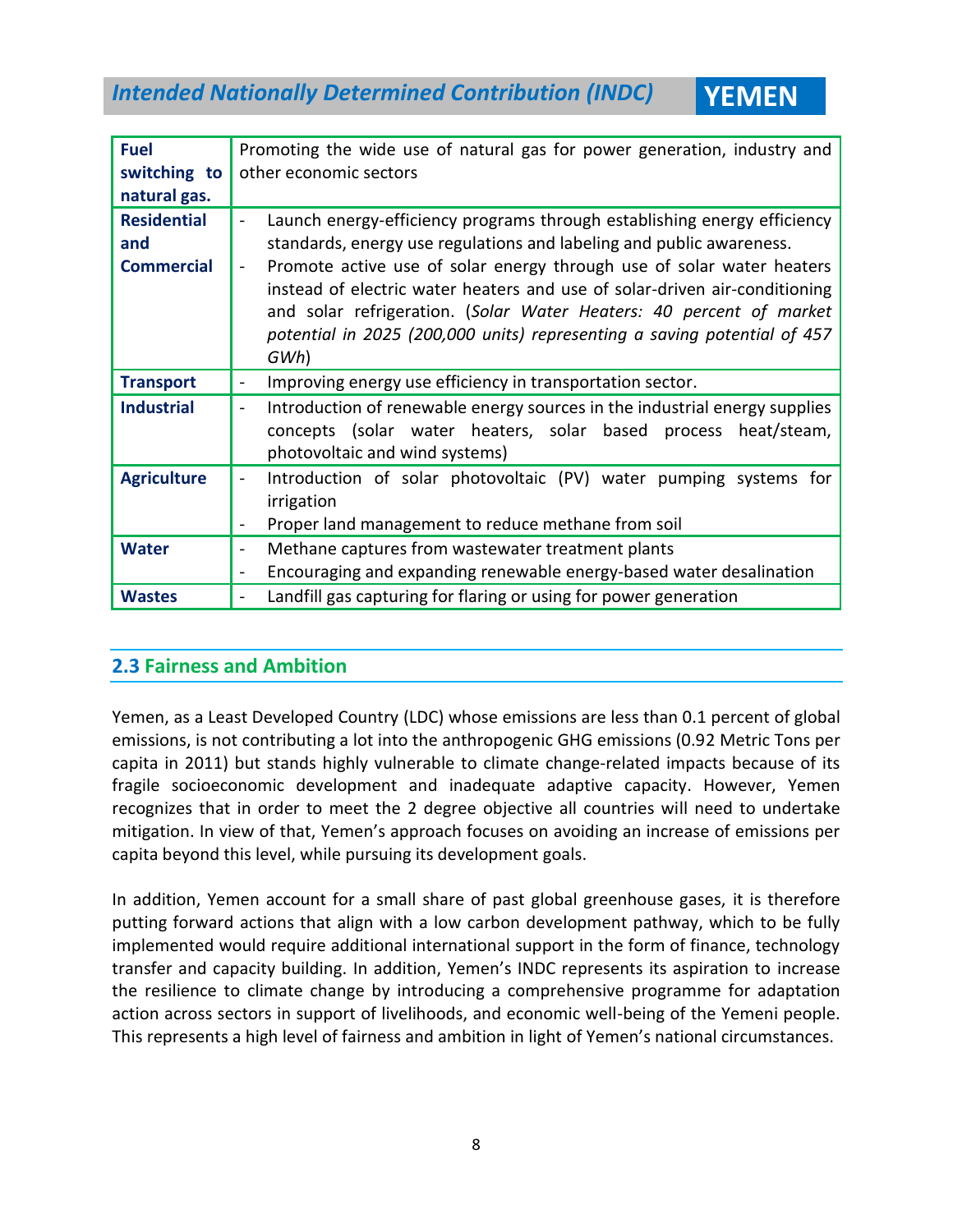#### **3. Yemen Adaptation Measures**

#### **3.1 Climate change scenarios and vulnerability:**

The Inter-governmental Panel on Climate Change (IPCC) Fifth Assessment Report (AR5) shows that climate change will have impact on world weather patterns, and that some regions and sectors are likely to be particularly affected. Although patterns of change in precipitation under climate change are not fully certain, agriculture and water are evidently the region's top sectoral vulnerabilities. The average temperature rise in the region is faster than the global average and is likely to persist in the future. Currently developing countries situated in arid and semi-arid zones, which Yemen is one of them, are dealing with myriads of environmental and socio-economic challenges including poverty, resource degradation, alarming population growth, and low agricultural productivity. Yemen encompasses an area of about 45.5 million hectares, the majority of which is arid lands and desert.

Several studies were conducted to assess the impacts of climate change in Yemen including Yemen's Initial National Communication (INC 2001); National Adaptation Programme of Action (NAPA 2008); and Yemen's Second National Communication (SNC 2013). The three studies found that agriculture, water and coast are among the top vulnerable sectors in Yemen which is consistent with findings of the mentioned regional climatic projections. In 2010, the World Bank conducted a study entitled "Assessing the Impact of Climate Change and Variability on the Water and Agriculture Sectors, and the Policy Implications" which projected climate change impacts on agriculture and water sectors in Yemen under a range of assumptions about future emissions.

The impact of climate change in Yemen is expected to be particularly significant due to historical patterns of climatic variability, high levels of water scarcity and the country's reliance on climate-vulnerable sectors, such as water, agriculture, and coastal sectors. Average annual precipitation in the country is very low, ranging from less than 50 millimeters (mm) in the coastal plains and desert plateau regions to around 800 mm in the mountainous highland region in the west. To make matters worse, the precipitation distribution of Yemen is characterized by seasonally intense and short-lived heavy storms that produce flash floods interspersed with long dry periods leading to widespread drought.

The following provides a summary of major impacts of climate change in Yemen which represents priority areas of interventions for building resilience:

- Increased water scarcity and reduced water quality leading to increased hardship on rural livelihoods;
- **Increased drought frequency, increased temperatures, and changes in precipitation** patterns – leading to degradation of agricultural lands, soils and terraces;
- Deterioration of habitats and biodiversity leading to expansion of desertification;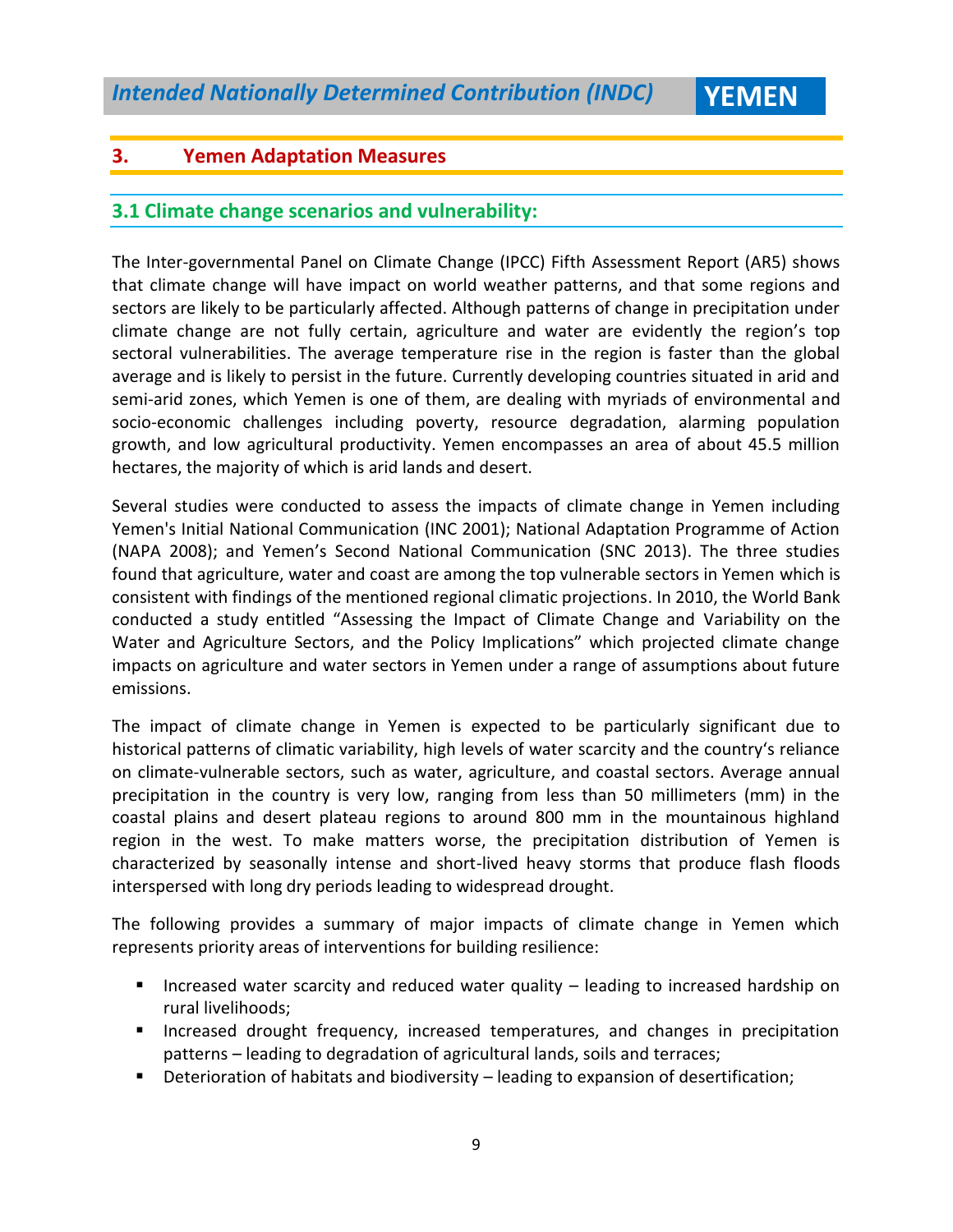- Reduced agricultural productivity leading to increased food insecurity and reduced income generating activities;
- **Increased sea levels leading to deterioration of wetlands, coastal mangrove migration,** erosion, infrastructure damage, and seawater groundwater intrusion;
- Increased climatic variability leading to the possibility of spread and growth of vector borne and water borne diseases; and
- Impacts on coastal zones leading to a loss of tourism activity due to sea level rise including loss of beaches.

In 2008, the flash flood of a severe tropical cyclone had caused one of the most serious natural disasters in Yemen over the past decades leading to loss of lives, and damages of houses, infrastructure, and agricultural sector. The flooding resulted in estimated damage and losses of \$1.64 billion. An estimated 700,000 persons were internally displaced as a result of the severe flooding affected low-lying Wadie of Hadhramout and Al-Mahra in Yemen in 2008 which is said to be attributed to climate change induced tropical cyclone. More frequent and severe disaster risks are projected under climate change scenarios. Cyclone Chapala of this year is another recent example of climate induced disaster risks scenarios which have significant loss and damage costs in Yemen

On the other hand, considerable losses in grain production and husbandry have already been experienced in 2008/2009; when aggregate production was lower by 24 percent compared to 2007. This dramatic fall in food production was largely due to increasingly prolonged drought conditions, when most of water sources in valleys producing grain dried up. These changes in temperature and rainfall patterns are likely to worsen existing water scarcity conditions, loss of land productivity and desertification processes as well as frequency and intensity of climate induced drought and flood related disaster risks, which have been increasing over the past decade in all parts of the country including the latest Chapala tropical cyclone of November 2015. The involved loss and damage of such extreme weather events are significant but further studies will be conducted in the future to determine the estimated costs associated with the climate induced disaster risks scenarios.

Thus, climate change represents a major threat to Yemen's economy and food security, which are overwhelmingly dependant on rain-fed agricultural production. Some of the critical underlying causes of current vulnerability relate to heavy reliance on agriculture, high population growth and poverty rates, with increasing inequalities. The agricultural sector currently uses over 90 percent of all freshwater resources. In addition, a combination of rural economic growth and demographic pressures is driving up demand for water, especially those extracted from the groundwater reserves.

Consequently, Yemen's aquifers are being mined at such a rate that groundwater levels have been falling by 2 to 7 meters annually. Climate change will clearly exert additional pressure on recharge rates through rainfall decline and lead to accelerated depletion. As such, modeling results predict groundwater reserves will be exhausted by about 2025-2030. Climate models which had been deployed based on regional scenarios indicates that Yemen is projected to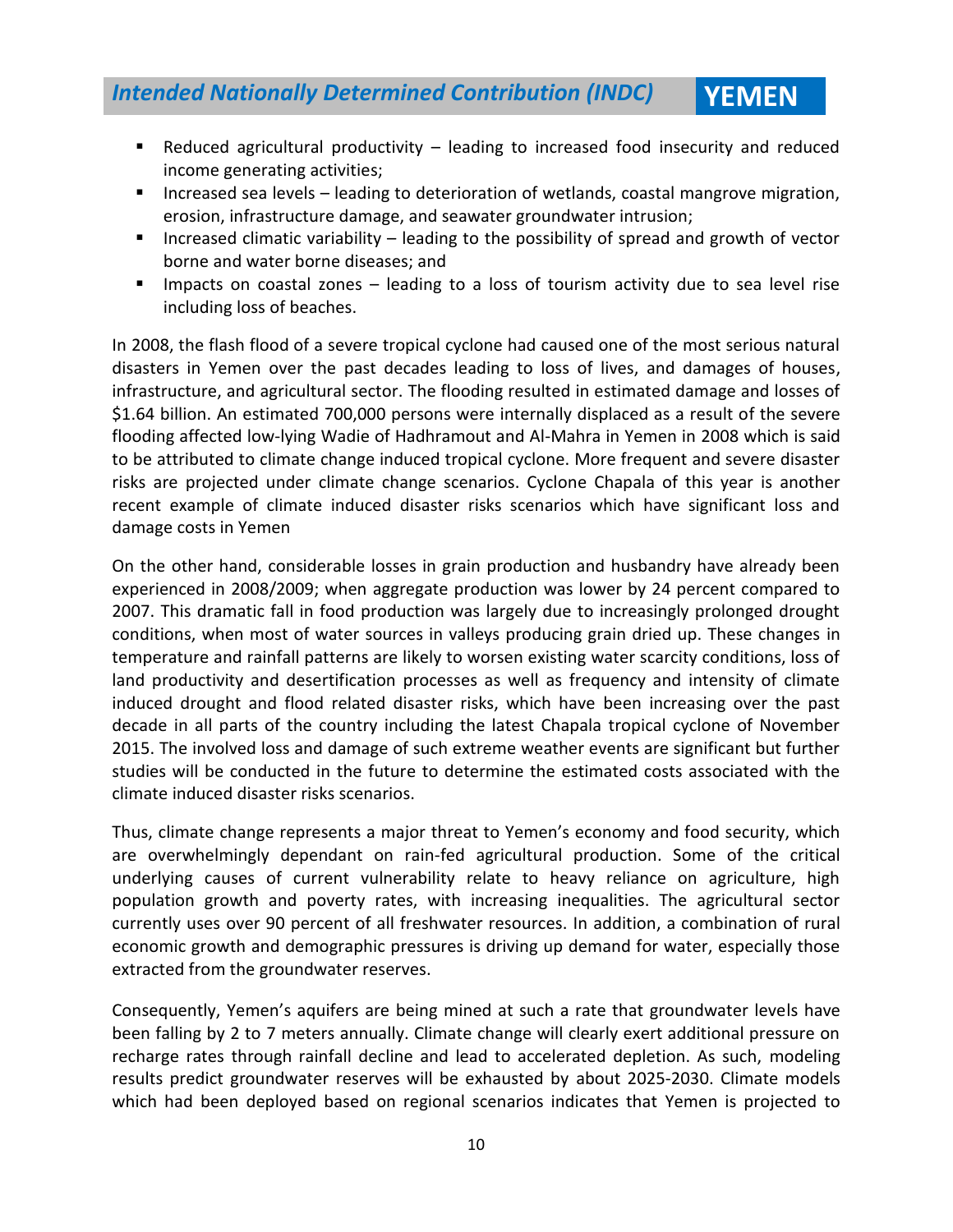witness greater variability, with an increased frequency of intense rainfall events and therefore possibly an increased risk of drought and floods- see three projected climate scenarios below as shown in Figure (2). Also, the marginal impact of climate change scenarios on rainfall and crop production is shown in Table (6). The common factors in the predictions are:

- Yemen will be getting warmer, most likely at a faster rate than the global average (by between 1 and 4.5 $^{\circ}$ C towards the end of century) and more arid.
- It is likely that there will be more variability of rainfall patterns within years.
- There will be an increased frequency of intense rainfall events and therefore an increased risk of floods and drought.

In a nutshell, Yemen is anticipated to experience steadily rise in temperatures, and an increase in variability of rainfall and in heavy precipitation events under climate change. Rainfall changes will be accompanied by changes in the intensity of wind and frequency of high temperatures and changed cloudiness. Less predictable rainfall and a hotter and possibly drier climate would place Yemen's people and economy under further stress. Climate change could also badly affect 52 percent of Yemen's workforce working in the agricultural field.

| Table (0) Marginal impact of Climate Change Scenarios on Namiali and Crop Production |        |         |         |                    |        |           |                    |        |        |
|--------------------------------------------------------------------------------------|--------|---------|---------|--------------------|--------|-----------|--------------------|--------|--------|
| <b>Scenario</b>                                                                      | Mid    |         |         | <b>Hot and Dry</b> |        |           | <b>Hot and Wet</b> |        |        |
| Year                                                                                 | 2030   | 2050    | 2080    | 2030               | 2050   | 2080      | 2030               | 2050   | 2080   |
| Temperature (C°)                                                                     | $+1.6$ | $+2$    | $+3.1$  | $+2$               | $+2.6$ | $+4.5$    | $+1$               | $+1.2$ | $+1.6$ |
| Rainfall                                                                             | $+3%$  | $+3%$   | $-3%$   | $-13$              | $-13$  | $-24$     | 25%                | 20%    | 13%    |
| <b>Crop Production</b>                                                               | $+1%$  | $+1.1%$ | $-6.3%$ | $-10.7%$           | -11.2% | $-27.2\%$ | 14.1%              | 11.7%  | 6.5%   |

#### **Table (6) Marginal Impact of Climate Change Scenarios on Rainfall and Crop Production**

#### **Figure (2) Simplified Climate Scenarios Showing Changes in Annual Average Precipitation and Annual Average Warming**

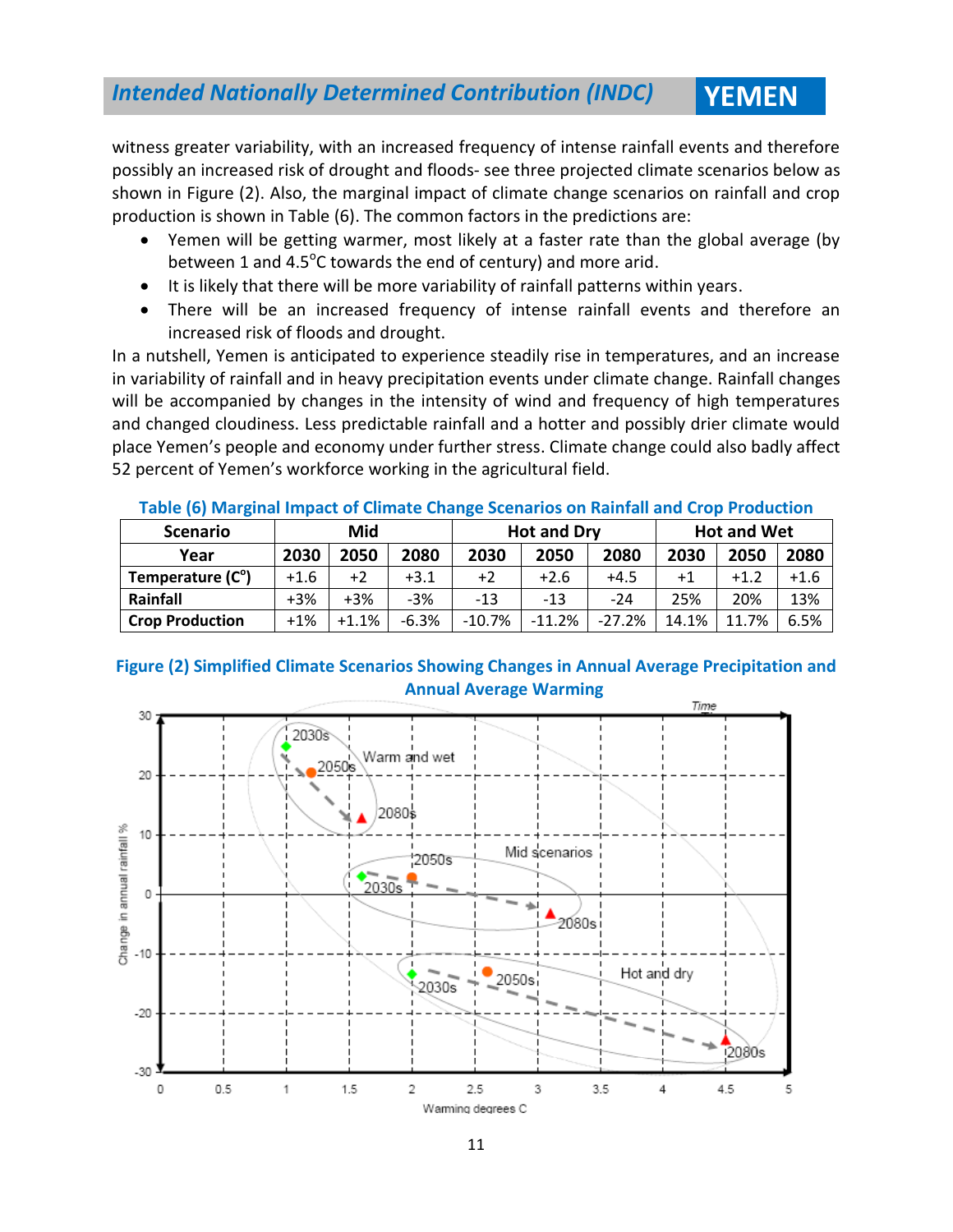#### **3.2 Adaptation Measures**

Owing to the multidimensional nature of vulnerability in Yemen, adaptation is centered around multi-sectoral and stakeholder consultations to build up resilience of the major priority sectors being affected by climate change. In addition to the already planned and implemented shortterm adaptation measures and actions, Yemen intends to plan and implement medium- and long-term resilience building measures to address the impacts of climate changes, given that these changes has already significantly affected most sectors relevant to economic, food and water security of Yemeni citizens.

Yemen's water scarcity represents a direct pressing factor and threat to its economy and directly affects the food security of the Yemeni citizens. However, Yemen spares no effort to play a positive role in this international orientation in accordance with its national interests and the rights of Yemeni people in the provision of decent living conditions.

It is expected that Yemen will witness a noticeable increase in the annual temperature as well as a steady decrease in the annual rainfall. As mentioned above, Yemen is highly vulnerable to climate change and it is therefore expected that the effects of climate change would obviously affect water, agriculture, health and bio-diversity sectors due to their structural fragility as well as the lack of institutional and technical capacities including other necessary means to cope with the effects and minimize the risks of climate change. This document therefore provides a vision for adaptation which would set the ground to build resilience under the identified climate risk scenarios, which represent the cornerstone for achieving sustainable development.

Such a vision will also set the ground for enabling actions which include preparation of National Adaptation Plan (NAP). NAP will provide the necessary information including on medium- and long terms climate vulnerabilities, and investment programmes to build resilience under the projected climate risks scenarios. Building of resilience will necessarily require international support to enable Yemen to adapt to the effects of climate change.

Yemen's Future Plan to address the effects of climate change will require measures to reduce the risks and enhance adaptation especially of already fragile and most vulnerable sectors, in particular, the unprecedented droughts, land degradation, sea level rise and coastal storm surges which recently have caused widespread devastation of coastal communities, as evidenced by most recently Chapala Cyclone in November 2015. These can be realized through a range of actions aimed at promoting resilience to the effects of and disaster risks associated with local and global climate change scenarios.

#### **3.2.1 Presentation of current adaptation measures**

A number of institutional actions are being carried out in Yemen, many of which are set to offer significant insights and experiences on current and potential mitigation and adaptation strategies for addressing climate change. A selection of the main programmes under implementation includes: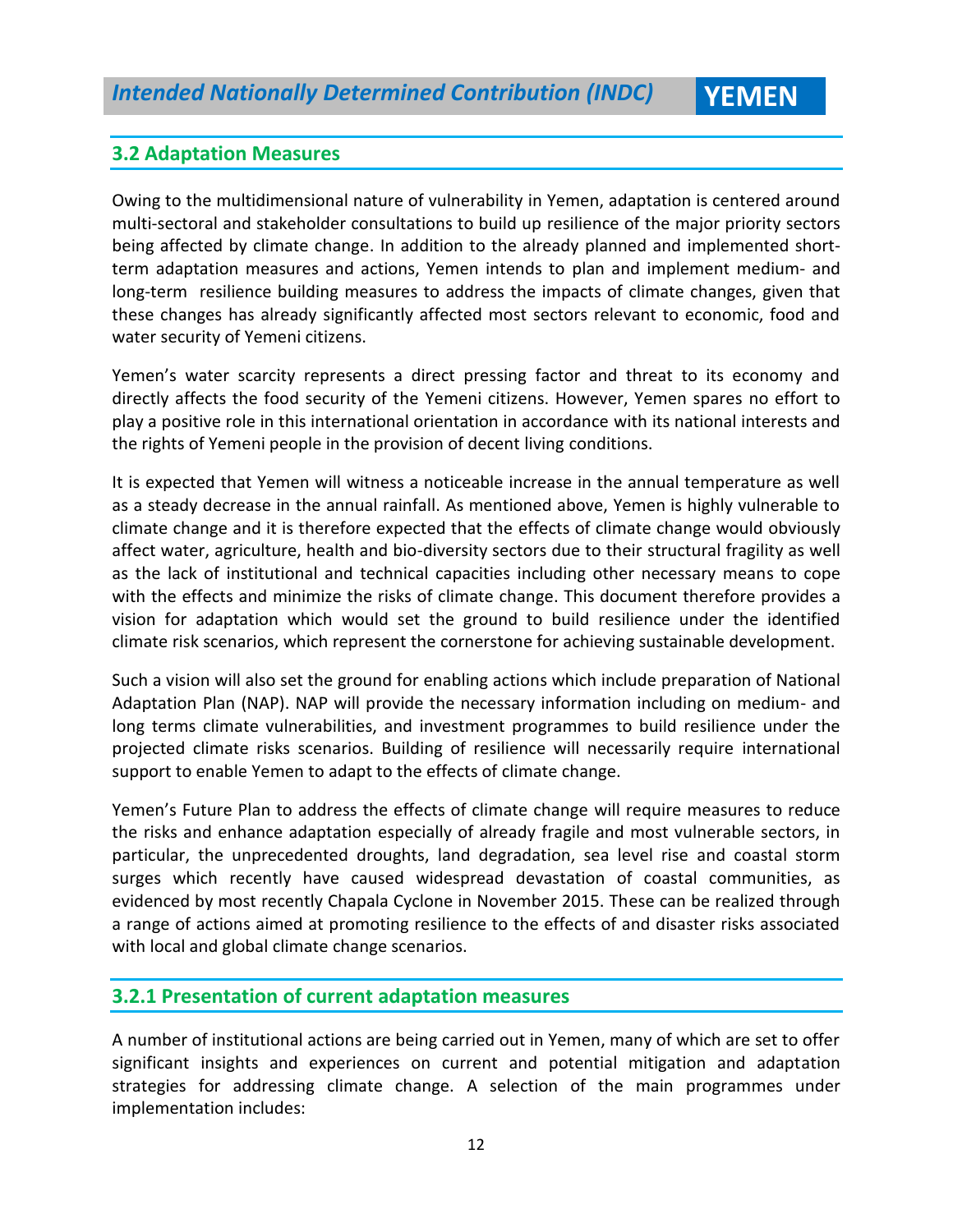- 1- Many key programs identified in NAPA are either planned or under implementation such as the national early warning system for natural disasters and climate change vulnerability assessment of key sectors;
- 2- Yemen is a pilot country for CIF's Pilot Project for Climate Resilience (PPCR). As the poorest country in the Middle East, the Yemen PPCR strategic programme is designed to reduce the vulnerability of coastal populations and integrate climate resilience and adaptation planning and capacity into the water and agricultural sectors with investments in three focus areas:
	- (i) Climate Information System and Pilot Program for Climate Resilience (CISPPCR) Climate Services - (budget:US\$19 Million);
	- (ii) Integrated Coastal Zone Management (budget: US\$ 20 Million); and
	- (iii) Natural Resource Management and Rural Livelihoods (budget: US\$ 11 Million).
- 3- The "Small Holder Agricultural Productivity Enhancement Program (SAPEP) under Global Agriculture and Food Security Program (GAFSP), (budget: US\$ 36 Million);
- 4- Rural Growth Program (budget: US\$ 167 Million);
- 5- Rain-fed Agriculture and Livestock Project (budget: US\$ 12.9 Million);
- 6- Conservation and Sustainable Use of Biodiversity;
- 7- Climate Resilience of Rural Communities (CRRC) Project;
- 8- Third National Communication and First Biennial Update Report to the UNFCCC (budget: US\$ 0.852 Million);
- 9- The 'Small Holder Agricultural Productivity Enhancement Program (SAPEP) under Global Agriculture and Food Security Program (GAFSP), (budget: US\$ 36 Million).

#### **3.2.2 Presentation of planned adaptation measures:**

The implementation of adaptation measures will be based on related national frameworks and sectoral strategies such as the National Water Sector Strategy and Investment Plan (NWSSIP), the National Agriculture Sector Strategy (NASS) and the National Biodiversity Strategy and Action Plan (NBSAP), among others. A wide-ranging of measures is proposed to address climate vulnerabilities of priority sectors and thematic areas and this includes:

- 1- Promotion and scale-up of rainwater harvesting to reduce climate induced water shortage;
- 2- Promoting agriculture drought management as well as sustainable crop and livestock management;
- 3- Plan and implement proper land resources management programs.
- 4- Llivelihood approaches for integrating natural resources management and preservation of sensitive ecosystems;
- 5- Disaster risk management including flood and drought management.
- 6- Capacity Building for integrated coastal zones and marine resources management.
- 7- Capacity building and awareness raising; and
- 8- Institutional capacity for building resilience climate change including planning, programing, monitoring and resources mobilization.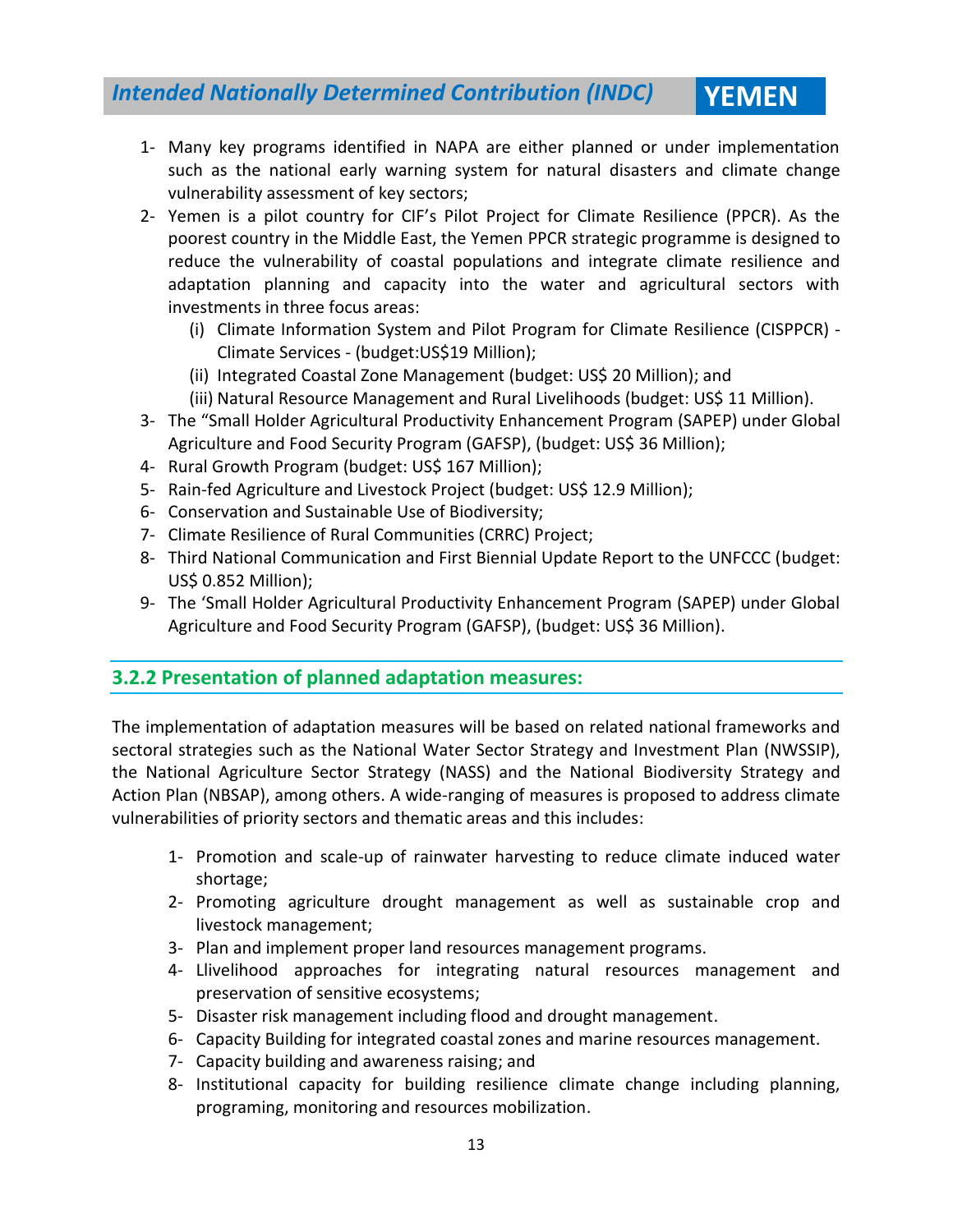Also there are a number of pipelined projects with support from United Nations Development Programme (UNDP), and Global Environmental Facility (GEF) with the aim of building climate resilience of vulnerable local communities in Yemen which include:

- Promote and build climate resilience to reduce vulnerability in Wadis and coastal areas;
- Enhance livelihood approach for integrating natural resources management and preservation of sensitive ecosystems.
- Introduce and scale-up renewable energy applications to reduce rural communities' vulnerability.

The implementation of Yemen's INDC relating to adaptation will largely depends on financial support by the UNFCCC climate financing mechanisms including on the Green Climate Fund (GCF). Also Yemen needs international support for preparation and implementation of NAP to address the effects of climate change in a sustainable manner. In this context, Yemen will need support in terms of finance, capacity building and technology transfer.

Equally important, support should also include focus on building medium- and long-term resilience capacity needs of the poor, and excluded groups, while at the same time responding to the emerging vulnerabilities being largely amplified by the escalating political-security economic consequences through a set of urgent but scalable livelihood strengthening interventions (i.e. labor-intensive terrace rehabilitation, community-based natural resource conflict-sensitive management, and income-generating livelihoods) that reinforce short-term resilience capacity needs at the grassroots levels.

#### **4. Issues and Needs**

As a LDC, Yemen is a resource‐constrained country with limited capacities but still experiencing tremendous development challenges, and pressing priorities. Yemen also has the lowest Official Development Assistance (ODA) of per capita at US\$12.7 or just 2.2 percent of GDP, compared to US\$33.4 per capita (18.7 percent of GDP) for other least developed countries in the world.

A range of factors pose challenges to addressing climate in Yemen. These include weak governance and institutional structures, lack of long-term reliable data or technical capacity to analyze the data, uncertainties in regional and local climate scenarios as well as socio-economic scenarios, generally low awareness levels regarding climate change, low institutional or technical capacity to interpret, modify, or develop existing models or methodologies, and a dearth of research on applicable policy measures to address climate change.

With the current weak adaptive and institutional capacity, it is unlikely for Yemen to build up adequate climate change resilience, and ensure low-emission development trajectories unless